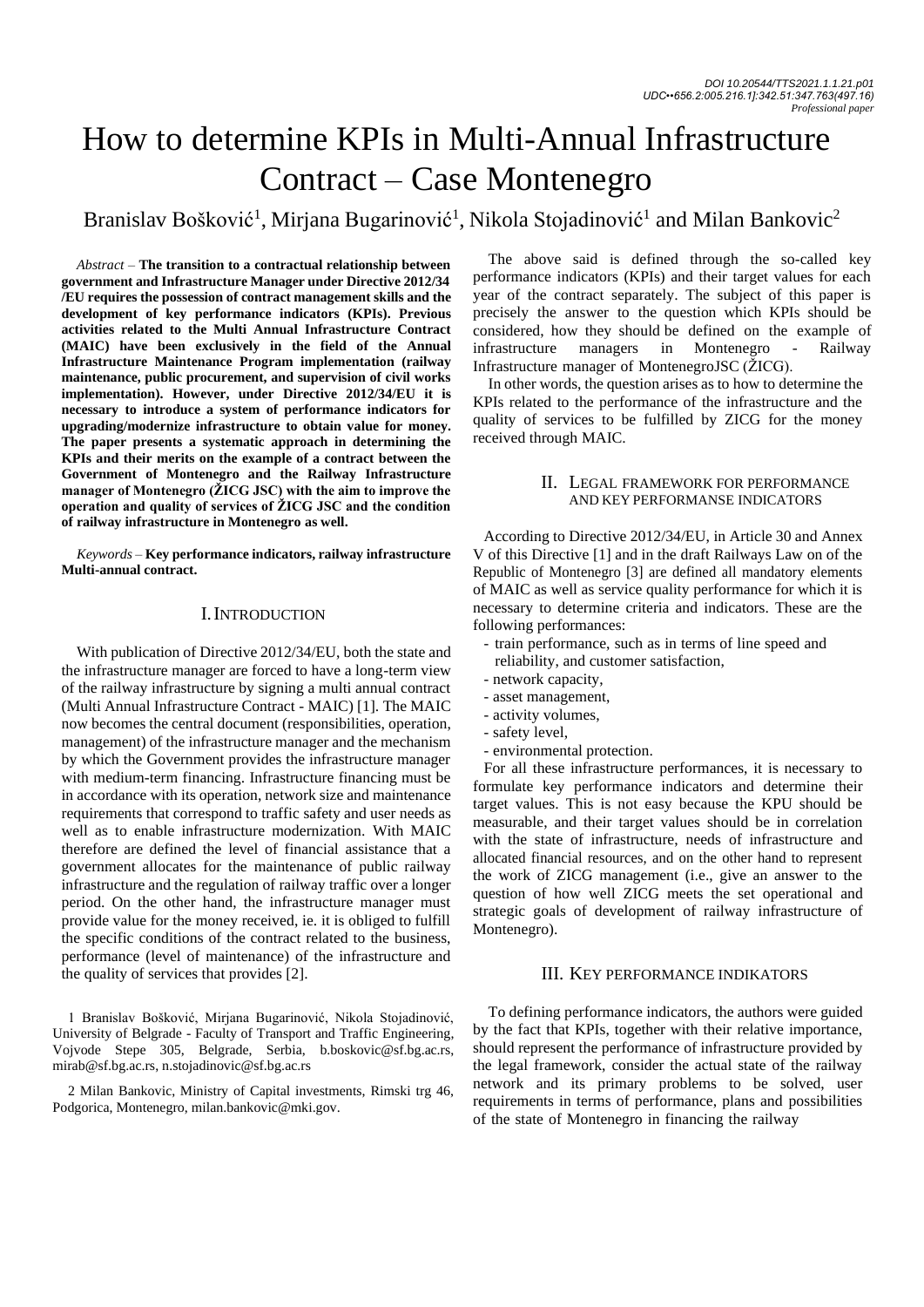infrastructure, i.e. the needs and influential factors at this moment. The goal is that both sides (Government and ŽICG) through the given indicators, their target and realized values manage the railway infrastructure in accordance with the defined policy and strategy of transport and railway development [4], i.e. the needs of the economy and citizens of Montenegro.

As a result of the above guidelines in determining the KPIs, the following 4 groups of indicators have been defined (Table 1):

availability, quality, and maintenance of railway infrastructure,

- utilization of railway infrastructure,

- safety, and

- productivity of infrastructure managers - ŽICG.

TABLE 1: KEY PERFORMANSE INDICATORS FOR MAIC BETWEEN THE GOVERMENT OF MONTENEGRO AND ŽICG

| Asociated area and key performances indicators<br>(KPIs) |                                                                                           |
|----------------------------------------------------------|-------------------------------------------------------------------------------------------|
| . Avaliability, quality and maintenance of railway       | 1.1. Ratio of planned and realized lost train<br>kilometers due to line closure           |
|                                                          | 1.2. Number of speed restrictions on main<br>lines                                        |
|                                                          | 1.3 Coefficient of lenght of speed<br>restrictions on main lines                          |
|                                                          | 1.4. Number of interferences on signalling<br>and telecommunication devices               |
|                                                          | 1.5. Average duration of interference on<br>signalling and telecommunication<br>devices   |
|                                                          | 1.6. Percentage of the railway network<br>maintenance plan realization                    |
| Jtilization of railway                                   | 2.1. Increase the volume of traffic                                                       |
|                                                          | 2.2. Efficiency of using international line<br>Bijelo Polje - Bar and Podgorica -<br>Tuzi |
|                                                          | 2.3. Efficiency of using regional line<br>Podgorica - Nikšić                              |
|                                                          | 3.1. Total number of train collisions and<br>slippage                                     |
|                                                          | 3.2. Number of accidents at level crossing                                                |



The following section will briefly describe the KPIs and reasons for introducing these KPIs.

# *A. Key performance indicators for avaliability, quality and maintenance of railway infrastructure*

In this phase of development and condition of the railway infrastructure in Montenegro, which is characterized by many speed restrictions and interruptions in traffic due to the reconstruction and maintenance of the network, as well as system failure, six indicators have been defined in this group.

*Indicator 1.1.* - Ratio of planned and realized lost trainkilometers due to line closure. The indicator refers to the ratio of planned lost train kilometers due to planned line closures (interruption of traffic) during the reconstruction and maintenance of the network and realized train kilometers due to the actual duration of line closure for one year. The goal of this indicator is to stimulate the improvement of traffic conditions during the execution of works at line and at the same time consistent execution of works according to the planned dynamics and deadlines, i.e. to increase the supervision and influence on the contractors, regardless of whether it is an external contractor or a ZICG as a contractor (ongoing maintenance).

*Indicator 1.2.* - The number of speed restrictions on main lines is defined as the difference between the number of newly speed restrictions in one year and the number of eliminated speed restrictions by executing defined plans of all types of maintenance to reduce the number of speed restrictions on network.

*Indicator 1.3. -* Coefficient of length of speed restrictions on main lines. This indicator is complementary to the previous one, considering that not only the number of speed restrictions is relevant, but also their length on the main lines. It is defined as the quotient of the total length of speed restrictions and the total length of main lines.

The number of speed restrictions and the coefficient of speed restrictions reflect the current quality of infrastructure

maintenance as well as the assets management (open track, station tracks and stations).

*Indicator 1.4.* - Number of interferences on signaling and telecommunication devices. This indicator refers to the number of train traffic disturbances caused by failures on signaling and telecommunication devices for traffic management as well as on traction facilities.

*Indicator 1.5.* – Average duration of interference on signaling and telecommunication devices and catenary system. Average duration of interference on signaling,

telecommunication devices or catenary. This indicator is complementary to the previous KPIs and refers to the time that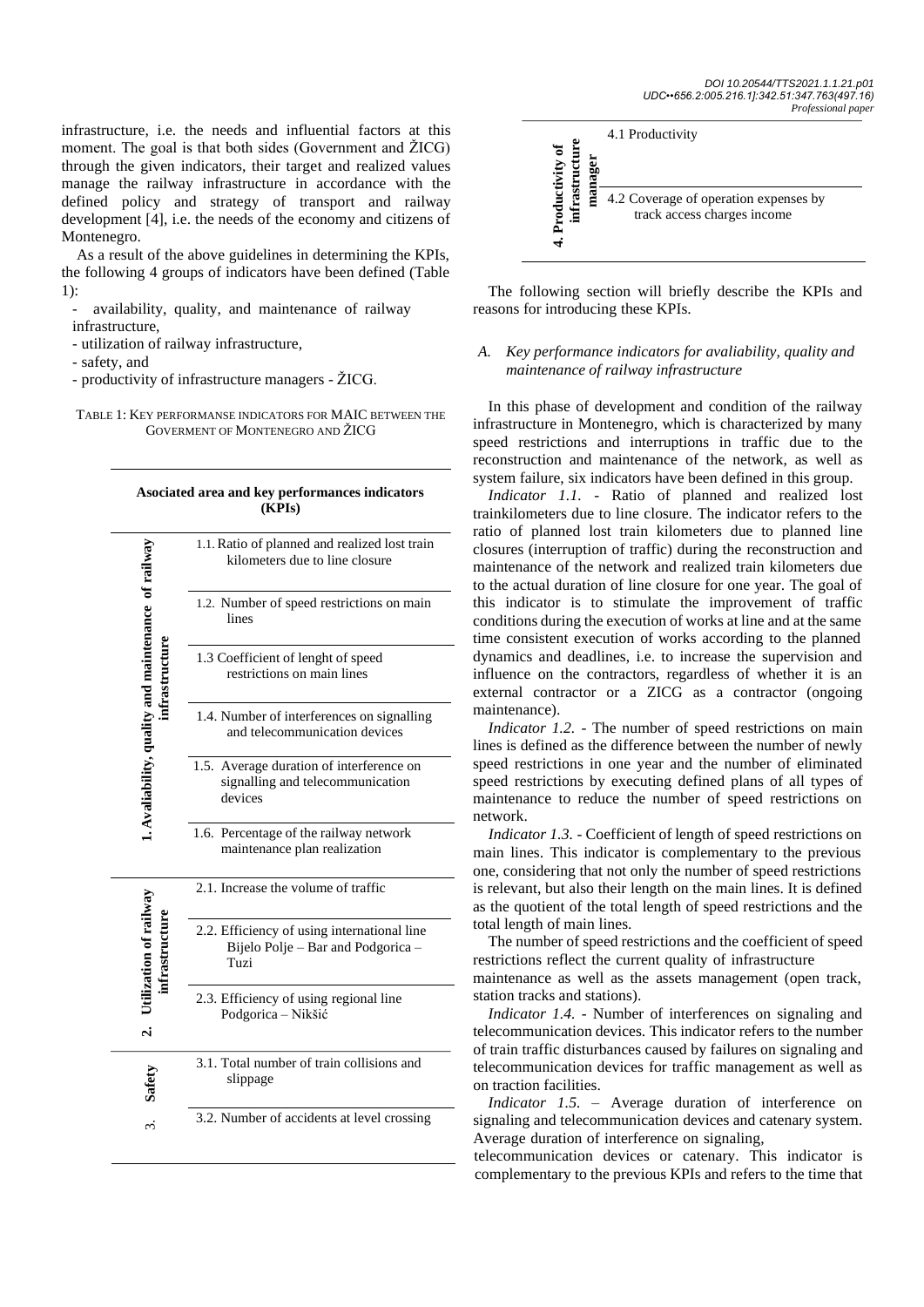elapses from fault detection to troubleshooting (average duration of interferences on signaling and telecommunication devices for traffic management as well as on traction facilities). *Indicator 1.6.* - Percentage of the railway network maintenance plan realization refers to the % realization of the Annual program of construction, reconstruction and maintenance of railway infrastructure, organization and regulation of railway traffic. Execution of the maintenance plan requires from the top and operational management of ŽICG good organization and management of the maintenance process both in depth and in breadth of the organizational structure of the company. This indicator is very representative for the owner (Government of Montenegro) and indicates the capacities of human resources and organization of infrastructure managers. Also, the indicator indicates the degree of correlation between the plans, allocated funds and capacities of ZICG and the measures that need to be taken in order to harmonize the funds, capacities and plans. The indicator will stimulate and at the same time force the management and employees of ŽICG in these jobs to dedicate themselves to increasing efficiency, better understanding of their own capabilities and places that are bottlenecks in the maintenance process, as well as better planning. Essentially, this indicator should be correlated with the indicators related to the number and length of speed restrictions, as well as the number and length of interferences.

# *B. Key performance indicators of railway infrastructure capacity utilization*

According to Directive 2012/34/EU, it is necessary to define performance indicators for "network capacity" and " activity volumes". Due to the closeness and close connection between these two performances, they are classified in one group called "utilization of railway infrastructure capacity". The following indicator is given for this integrated performance: the indicator of increase the volume of traffic (for the activity volumes) and the indicator of the Efficiency of using internatioal line (for the network capacity).

*Indicator 2.1.* – Increase the volume of traffic. Having in mind that for the infrastructure manager the basic product that sells capacity (railway infrastructure) is measured in "train km", this is the basic goal of increasing revenue from capacity sales. There are numerous reasons why the volume of income is not taken in any EU country as indicator, but the volume of traffic is, and it was proposed for ZICG as well. It is calculated as the difference between the realized total train kilometers in the current year and the total train kilometers in the previous year divided by the total train kilometers realized in the previous year and is expressed in %.

*Indicator 2.2.* –Efficiency of using international line Bijelo Polje - Bar and Podgorica - Tuzi. This is an indicator that refers only to international lines i.e., Bijelo Polje-Bar and Podgorica-Tuzi, where it is possible to influence the competitiveness of railways by ŽICG in cooperation with operators. It is expressed in the number of train kilometers per 1 km of main lines.

#### *C. Safety key perfomance indicators*

In terms of safety, we proposed two indicators covering two types of extraordinary events: train collisions and train slippage as one category of emergencies involving exclusively railway vehicles, and second indicator - road crossing accidents which involving road vehicles. These are indicators which the responsibility is not only ŽICG, but also the state as the owner and as one of those responsible in the safety chain. The state level should interest in the trend in whole sector not by the participants.

*Indicator 3.1.* - Total number of train collisions and slippage. It is expressed by the ratio between the total number of collisions and slippage of trains and the total train km realized on the network.

*Indicator 3.2.* - Number of accidents at level crossing. It is expressed in the number of accidents per year per 1 train km with the aim of reduction.

# *D. Key performances indicators of ŽICG productivity*

*Indicator 4.1.* – Productivity. Labor productivity is expressed by the ratio of total realized train km per year and the average number of employees during the same year with the aim of increasing. ŽICG's productivity should be an expression of the vision of what infrastructure manager the Government wants to see and wants to be: stable with good financial and other business indicators, capacities that meet market needs, with competitive service, adequate organizational structure, etc.

*Indicator j 4.2.* - Coverage of operation expenses by track access charges income. One of the basic objectives given in Directive 2012/34/EU is for infrastructure managers to manage their costs and to strive to cover operating costs with track access charges revenues. The goal of introducing this indicator is for ZICG to have a look from that perspective, to manage the infrastructure in a commercial manner and take measures in that direction. It is calculated as the ratio between total track access charges income and total operating expenses. In addition to the mentioned KPIs that will be covered by the contract, it is proposed that ZICG introduce internal monitoring of results for an additional two indicators. Those are:

- average revenue per kilometer of route charged and

- average costs per kilometer of the route charged. Revenues and costs are the basic measures of business results, and the kilometer of the route charged is the basic output unit for using the infrastructure capacity. By reducing revenues and costs to a basic output unit, a better insight is gained into how much and how ZICG earns and spends funds on the realization of one basic output unit and what trends are present. These are indicators that will enable a better understanding and adoption of the company's goals and take effective measures for good governance [5]. After the first observations, a decision can be made to include these indicators in the contract itself.